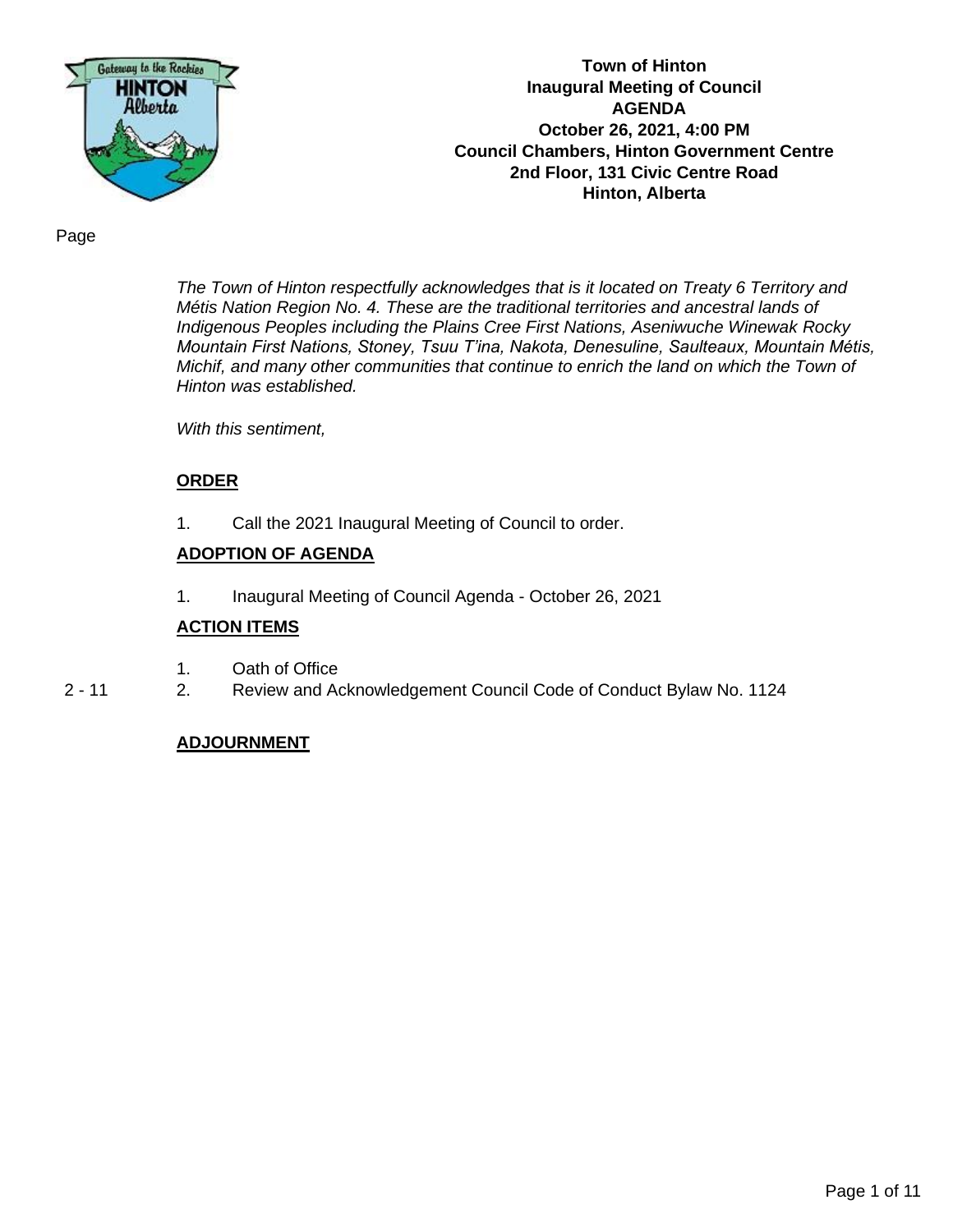

# **BYLAW NO. 1124** OF THE TOWN OF HINTON (hereinafter referred to as "the Municipality") IN THE PROVINCE OF ALBERTA A BYLAW TO ESTABLISH A CODE OF CONDUCT FOR MEMBERS OF COUNCIL

**WHEREAS**, pursuant to section 146.1(1) of the Act, a Council must, by bylaw, establish a code of conduct governing the conduct of Councillors;

WHEREAS, pursuan<sup>t</sup> to section 146.1(3) of the Act, <sup>a</sup> Council may, by bylaw, establish a code of conduct governing the conduct of Members of Council committees and other bodies established by Council who are not Councillors;

WHEREAS, pursuan<sup>t</sup> to section 153 of the Act, Councillors have <sup>a</sup> duty to adhere to the code of conduct established by Council and to the other duties established therein;

WHEREAS the public is entitled to expec<sup>t</sup> the highest standards of conduct from the Members that it elects to Council for the Town of Hinton;

**WHEREAS** the establishment of a code of conduct for Members of Council is consistent with the principles of transparent and accountable government;

**AND WHEREAS** a code of conduct ensures that Members of Council share a common understanding of acceptable conduct extending beyond the legislative provisions governing the conduct of Councillors;

NOW THEREFORE the Council of the Town of Hinton, in the Province of Alberta, duly assembled, enacts as follows:

# 1.0 SHORT TITLE

1 .1 This Bylaw may be referred to as the "Council Code of Conduct Bylaw."

# 2.0 PURPOSE & APPLICATION

2.1 The purpose of this Bylaw isto establish standards for the ethical conduct of Members relating to their roles and obligations as representatives of the Municipality and a procedure for the investigation and enforcement of those standards.

# 3.0 REPRESENTING THE MUNICIPALITY

- 3.1 Members must:
	- 3.1 .1 Act honestly and, in good faith, serve the welfare and interests of the Municipality as <sup>a</sup> whole;
	- 3.1 .2 Perform their functions and duties in <sup>a</sup> conscientious and diligent manner with integrity, accountability, and transparency;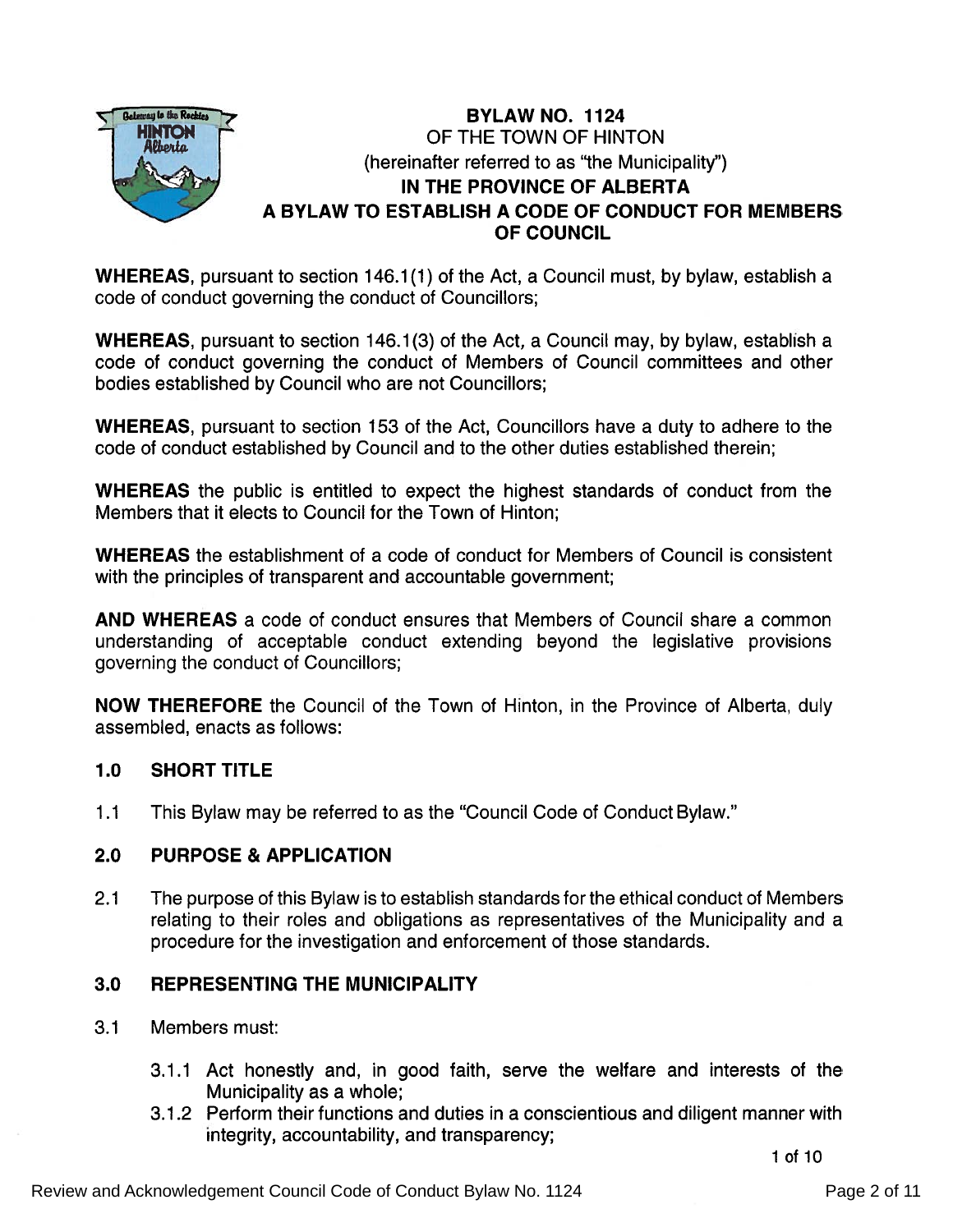- 3.1.3 Conduct themselves in <sup>a</sup> professional manner with dignity, and make every effort to participate diligently in the meetings of Council, committees of Council, and other bodies to which they are appointed by Council;
- 3.1 .4 Arrange their private affairs and conduct themselves in <sup>a</sup> manner that promotes public confidence and will bear close public scrutiny; and
- 3.1.5 Ensure all decision making considers the best interests of the majority of citizens, while recognizing the needs and voices of minorities.

## 4.0 COMMUNICATING ON BEHALF OF THE MUNICIPALITY

- 4.1 <sup>A</sup> Member must not claim to speak on behalf of Council unless authorized to do so.
- 4.2 Unless Council directs otherwise, the Mayor is Council's official spokesperson and in the absence of the Mayor it is the Deputy Mayor. All inquiries from the media regarding the official Council position on an issue must be referred to Council's official spokesperson.
- 4.3 A Member who is authorized to act as Council's official spokesperson must ensure that his/her comments accurately reflect the official position and will of Council as a whole, even if the Member personally disagrees with Council's position.
- 4.4 Members must not make <sup>a</sup> statement when he/she knows that statement is false.
- 4.5 Members must not make <sup>a</sup> statement with the intent to misJead Council or members of the public.
- 4.6 Members must refrain from making any commitments on behalf of Council or the Municipality to individual citizens or groups, other than to take the reques<sup>t</sup> up with Council or the Chief Administrative Officer and to respond appropriately.

## 5.0 RESPECTING THE DECISION-MAKING PROCESS

- 5.1 Members must review background information and advice made available by Administration prior to rendering <sup>a</sup> decision.
- 5.2 Members must seek further input and ask questions when unsure of the issues or uncertain as to the preferred course of action.
- 5.3 Members are responsible for excellence in governing and for cultivating <sup>a</sup> sense of group responsibility.
- 5.4 Members must respec<sup>t</sup> the opinions and knowledge of individual Councillors to enhance the ability of Council as <sup>a</sup> decision-making body.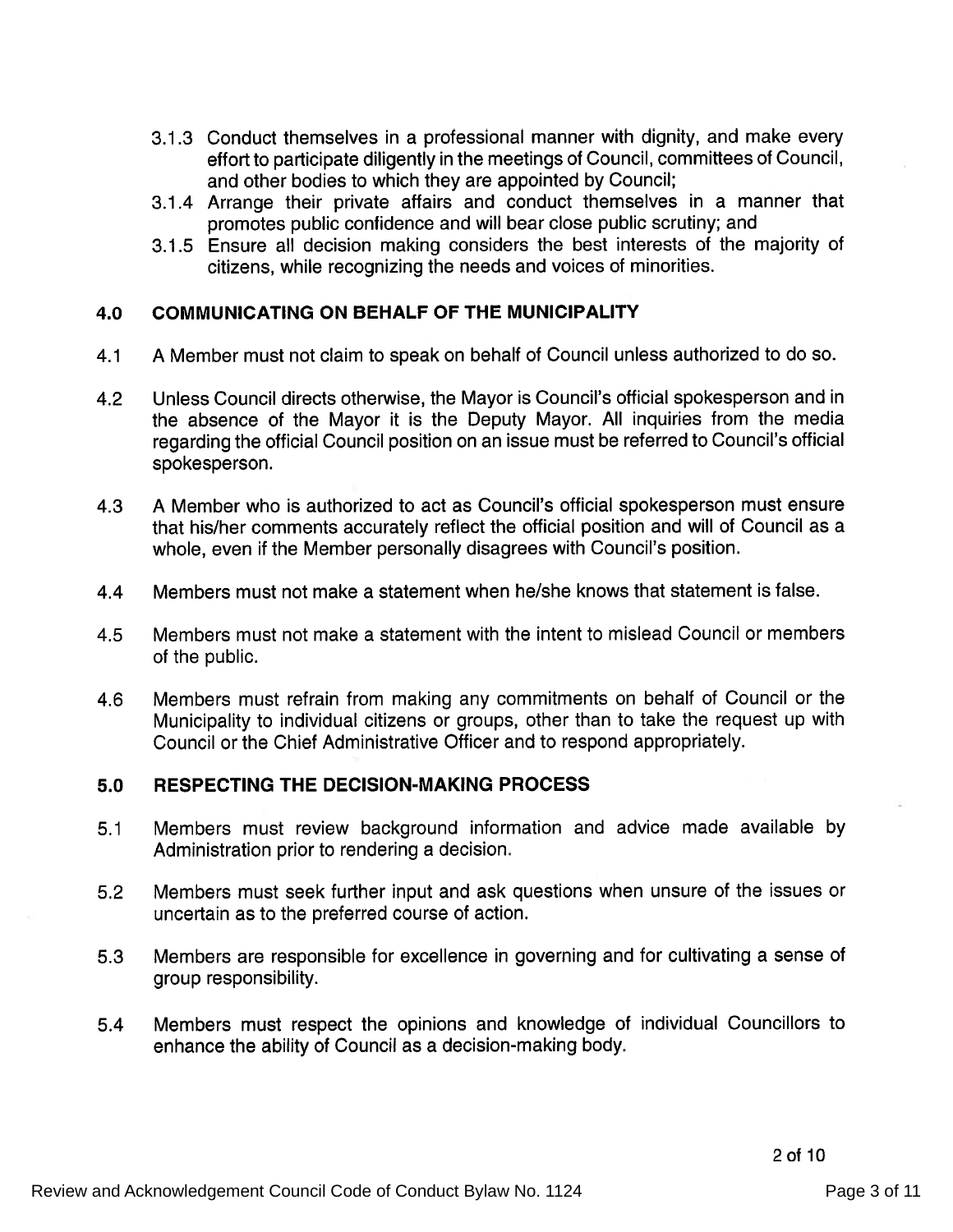- 5.5 Decision-making authority lies with Council, and not with any individual Member. Council may only act by bylaw or resolution passed at <sup>a</sup> Council meeting held in public at which there is a quorum present. Members must not, unless authorized by Council attempt to bind the Municipality or give direction to employees in Administration, agents, contractors, consultants, or other service providers or prospective vendors to the Municipality.
- 5.6 Members must conduct and convey Council business and all their duties in an open and transparent manner other than for those matters which by law are authorized to be dealt with in <sup>a</sup> confidential manner in an in-camera session, and in so doing, allow the public to view the process and rationale which was used to reach decisions and the reasons for taking certain actions.
- 5.7 Members must accurately communicate the decisions of Council, even if they disagree with Council's decision, such that respec<sup>t</sup> for the decision-making processes of Council is fostered.

## 6.0 ADHERENCE TO POLICIES, PROCEDURES, & BYLAWS

- 6.1 Members must uphold the law established by the Parliament of Canada and the Legislature of Alberta and the bylaws, policies, and procedures adopted by Council.
- 6.2 Members must respec<sup>t</sup> the Municipality as an institution, including its bylaws, policies, and procedures and must encourage public respec<sup>t</sup> for the Municipality and its bylaws, policies, and procedures.
- 6.3 Members must not encourage disobedience of any bylaw, policy, or procedure of the Municipality in responding to <sup>a</sup> member of the public, as this undermines public confidence in the Municipality and in the rule of law.

## 7.0 RESPECTFUL INTERACTIONS WITH COUNCIL MEMBERS, STAFF, THE PUBLIC, & OTHERS

- 7.1 Members must act in <sup>a</sup> manner that demonstrates fairness, respec<sup>t</sup> for individual differences and opinions, and an intention to work together for the common good and in furtherance of the public interest.
- 7.2 Members must treat one another, employees of the Municipality, and members of the public with courtesy, dignity, and respec<sup>t</sup> and without abuse, bullying, or intimidation.
- 7.3 Members must not use indecent, abusive, or insulting words or expressions toward another Member, any employee of the Municipality, or any member of the public.
- 7.4 Members must not speak in <sup>a</sup> manner that is discriminatory to any individual based on the person's race, religious beliefs, colour, gender, physical disability, mental disability, age, ancestry, <sup>p</sup>lace of origin, marital status, source of income, family status, or sexual orientation.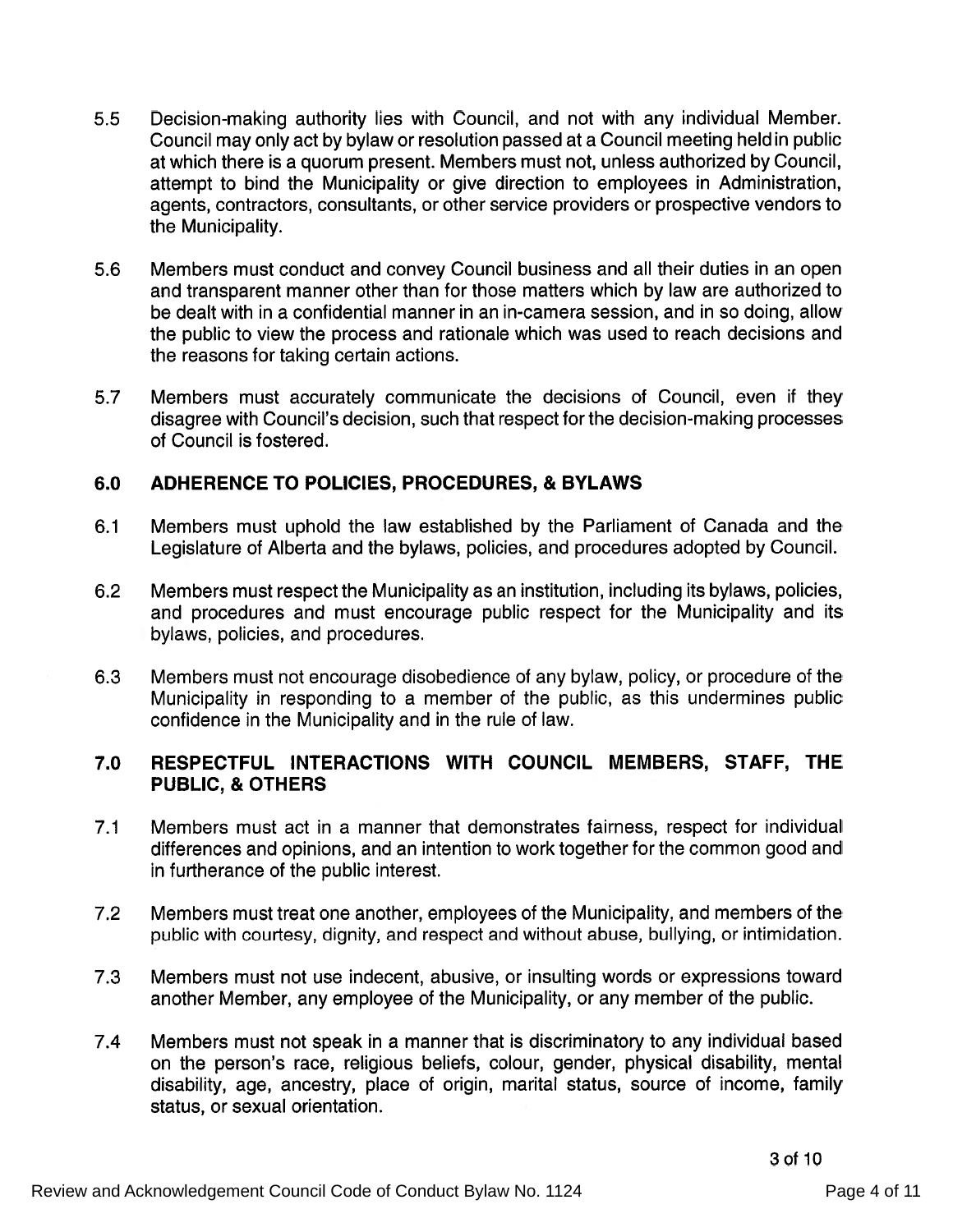- 7.5 Members must lead, establish, and maintain <sup>a</sup> positive and constructive environment for residents, stakeholders, businesses, and Town employees. Councillors must refrain from the following: abusive conduct; public comments on staff performance; and persona<sup>l</sup> charges or verbal attacks upon the character or motive of other Members of Council, citizens, stakeholders, boards/committees, or staff.
- 7.6 Members must respec<sup>t</sup> the fact that employees in Administration work for the Municipality as <sup>a</sup> corporate body and are charged with making recommendations that reflect their professional expertise and a corporate perspective and that employees are required to do so without undue influence from any Member or group of Members.
- 7.7 Members must not:
	- 7.7.1 Involve themselves in matters of Administration, which fall within the jurisdiction of the Chief Administrative Officer;
	- 7.7.2 Use, or attempt to use, their authority or influence for the purpose of intimidating, threatening, coercing, commanding, or influencing any employee of the Municipality with the intent of interfering in the employee's duties; or
	- 7.7.3 Maliciously or falsely injure the professional or ethical reputation or the prospects or practice of employees of the Municipality.
- 7.8 Members must deal with Administration performance concerns by communicating them to the Chief Administrative Officer.

# 8.0 RESPONSIBILITIES

- 8.1 The Mayor is responsible for the following:
	- 8.1.1 Performing the duties of the chief elected official to the best of his/her ability as per the Act;
	- 8.1 .2 Acting as Council's spokesperson and representative;
	- 8.1 .3 Facilitating the interface between Council and Administration;
	- 8.1 .4 Assuring the integrity of Council's process and facilitating the process to ensure everyone is heard;
	- 8.1 .5 Monitoring Council meeting effectiveness through Councillor input;
	- 8.1 .6 Advising Councillors when their activities are adversely affecting relationships with other Members of Council, Administration, citizens, or stakeholders; and
	- 8.1 .7 Advising the Chief Administrative Officer when his/her activities are adversely affecting relationships with other Members of Council, Administration, citizens, or stakeholders.
- 8.2 The Deputy Mayor is responsible for the following:
	- 8.2.1 Fulfilling the responsibilities of the Mayor in the Mayor's absence; and
	- 8.2.2 Advising the Mayor when his/her activities are adversely affecting relationships with other Members of Council, Administration, citizens, or stakeholders.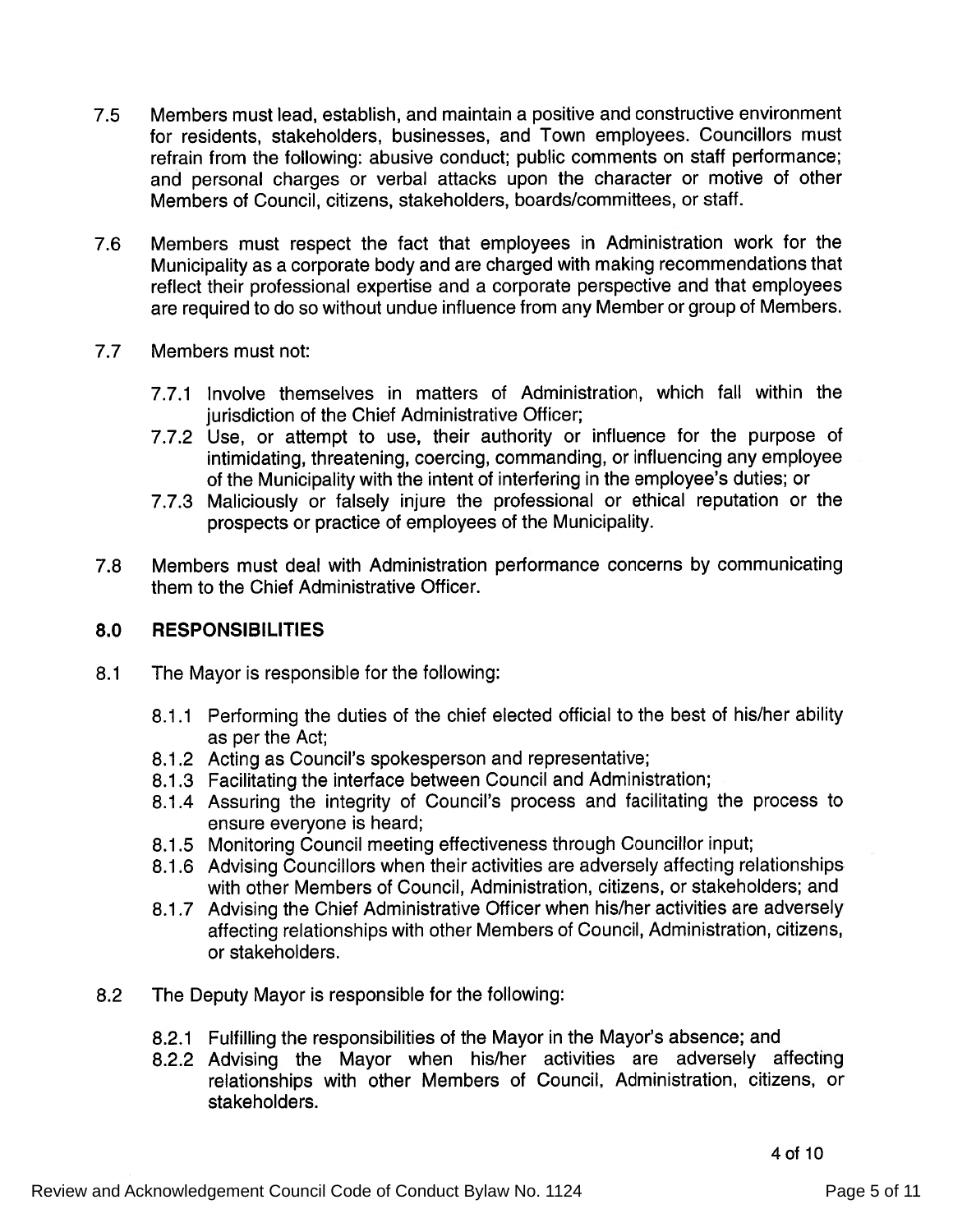## 8.3 Members of Council are responsible for the following:

- 8.3.1 Providing links between the municipal corporation and its citizens;
- 8.3.2 Directing, inspiring, and holding accountable the Municipality through the establishment of governance policies reflecting Council's values, priorities, and objectives;
- 8.3.3 Providing effective leadership by guiding the corporation and Municipality through annual or long-term goals and priorities;
- 8.3.4 Ensuring consistency between the budget approval process and the strategic planning process;
- 8.3.5 Following measures needed to govern with excellence, including dedicated attendance and preparation, adherence to corporate values, and respec<sup>t</sup> of roles and other Members of Council;
- 8.3.6 Promptly communicating concerns of Councillor conduct to the Mayor and/or all of Council in a manner that preserves the unity of the "Council Team"
- 8.3.7 Reporting misconduct or allegations of misconduct against any other Member, or against an employee of the Municipality to the appropriate party;
- 8.3.8 Using training opportunities to maintain and increase existing knowledge and skills in municipal governance;
- 8.3.9 Incorporating regular reviews and conducting an annual self-evaluation of Council's performance in accordance with its governance policies, processes and priorities;
- 8.3.10 Considering the concerns of the community via Council's performance review and seeking to improve any deficiencies on an ongoing basis; and
- 8.3.11 Admitting to mistakes of substance made by <sup>a</sup> Councillor or by Council as a whole and taking corrective action.

# 9.0 CONFIDENTIAL INFORMATION

- 9.1 Members must keep in confidence matters discussed in private at <sup>a</sup> Council or Council committee meeting until the matter is discussed at <sup>a</sup> meeting held in public.
- 9.2 In the course of their duties, Members may also become privy to confidential information received outside of an in-camera meeting. Members must not:
	- 9.2.1 Disclose or release by any means to any member of the public, including the media, any confidential information acquired by virtue of their office, unless the disclosure is required by law or authorized by Council;
	- 9.2.2 Access or attempt to gain access to confidential information in the custody or control of the Municipality unless it is necessary for the performance of their duties and is not otherwise prohibited by Council, and only if the information is acquired through appropriate channels in accordance with applicable Council bylaws and policies; or
	- 9.2.3 Use confidential information for personal benefit or for the benefit of any other individual or organization.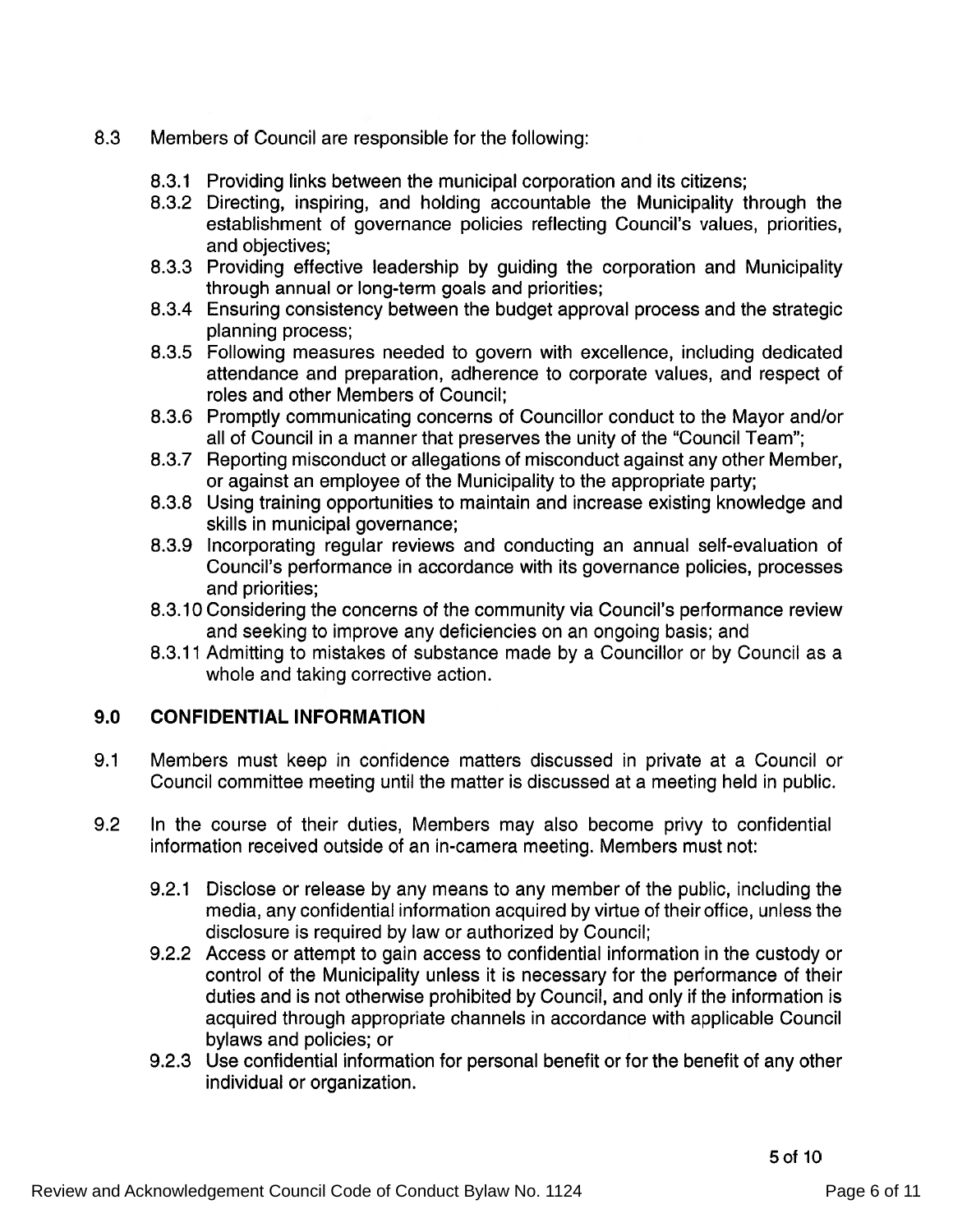- 9.3 Confidential information includes information in the possession of, or received in confidence by, the Municipality that the Municipality is prohibited from disclosing for the following reasons: to comply with to legislation, court orders, or contracts; to comply with exceptions to disclosure under FOIP or any other legislation; and to keep private any other information that pertains to the business of the Municipality, and is generally considered to be of <sup>a</sup> confidential nature, including but not limited to information concerning:
	- 9.3.1 The security of the property of the Municipality;
	- 9.3.2 <sup>A</sup> propose<sup>d</sup> or pending acquisition or disposition of land or other property;
	- 9.3.3 A tender that has or will be issued but has not been awarded;
	- 9.3.4 Contract negotiations;
	- 9.3.5 Employment and labour relations;
	- 9.3.6 Draft documents and legal instruments, including reports, policies, bylaws, and resolutions, that have not been subject to deliberation in <sup>a</sup> meeting open to the public;
	- 9.3.7 Law enforcement matters;
	- 9.3.8 Litigation or potential litigation, including matters before administrative tribunals; and
	- 9.3.9 Advice that is subject to solicitor-client privilege.

#### 10.0 CONFLICTS OF INTEREST

- 10.1 Members have <sup>a</sup> statutory duty to comply with the pecuniary interest provisions set out in Part 5, Division 6 of the Act and <sup>a</sup> corresponding duty to vote unless required or permitted to abstain under the Act or another enactment.
- 10.2 Members are to be tree from undue influence and must not act or appear to act in order to gain financial or other benefits for themselves or their family, friends, or associates, business or otherwise.
- 10.3 Members must approac<sup>h</sup> decision making with an open mind that is capable of persuasion.
- 10.4 It is the individual responsibility of each Member to seek independent legal advice, at the Member's sole expense, with respec<sup>t</sup> to any situation that may result in a pecuniary or other conflict of interest.

#### 11.0 IMPROPER USE OF INFLUENCE

- 11 .1 Members must not use the influence of the Member's office for any purpose other than for the exercise of the Member's official duties.
- 11.2 Members must not act as paid agents to advocate on behalf of any individual, organization, or corporate entity before Council or any body established by Council.
- 11.3 Members must not contact or otherwise attempt to influence members of any adjudicative body regarding any matter before it relating to the Municipality.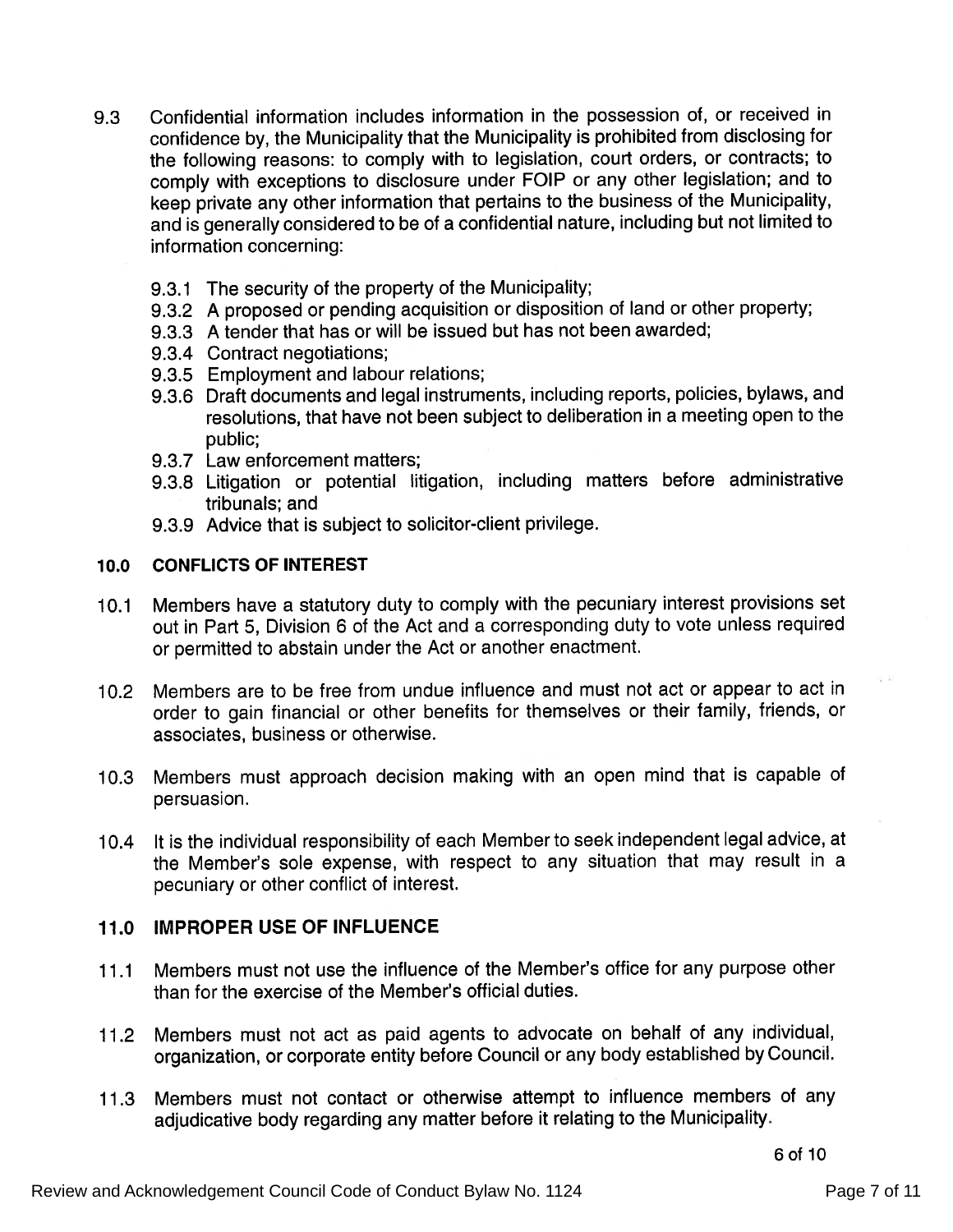- 11.4 Members must refrain from using their positions to obtain employment with the Municipality for themselves or for their family members or close associates. Members are ineligible to apply or be considered for any position with the Municipality while they hold their elected position and for one year after leaving office.
- 11 .5 Members must commit to disclosing to the appropriate authorities and/or to Council any behavior or activity of which they become aware that may qualify as corruption, abuse, fraud, bribery, or any other violation of the law or this bylaw.

## 12.0 USE OF MUNICIPAL ASSETS AND SERVICES

- 12.1 Members may use municipal property, equipment, services, supplies, and staff resources only for the performance of their duties as <sup>a</sup> Member, subject to the following limited exception:
	- 12.1.1 Municipal property, equipment, service, supplies, and staff resources that are available to the general public may be used by <sup>a</sup> Member for personal use upon the same terms and conditions as members of the general public, including booking and paymen<sup>t</sup> of any applicable fees or charges.

# 13.0 ORIENTATION & OTHER TRAINING ATTENDANCE

13.1 Every Member should attend the orientation training offered by the Municipality within 90 days after the Member takes the oath of office. Attendance at additional training throughout the Council term is addressed in Council Remuneration Policy #052.

# 14.0 REMUNERATION & EXPENSES

- 14.1 Members are stewards of public resources and must avoid waste, abuse, and extravagance in the use of public resources.
- 14.2 Members must be transparent and accountable with respec<sup>t</sup> to all expenditures and must strictly comply with all municipal bylaws, policies, and procedures regarding claims for remuneration and expenses.

# 15.0 GIFTS & HOSPITALITY

- 15.1 Members must follow the Acceptance of Gifts and Benefits Policy #093.
- 15.2 Members must not accep<sup>t</sup> gifts, hospitality, or other benefits that would, to a reasonable member of the public, appear to be in gratitude for influence, to induce influence, or otherwise go beyond the necessary and appropriate public functions involved.
- 1 5.3 Gifts received by <sup>a</sup> Member representing the Municipality which have significance or historical value for the Municipality must be left with the Municipality when the Member ceases to hold office.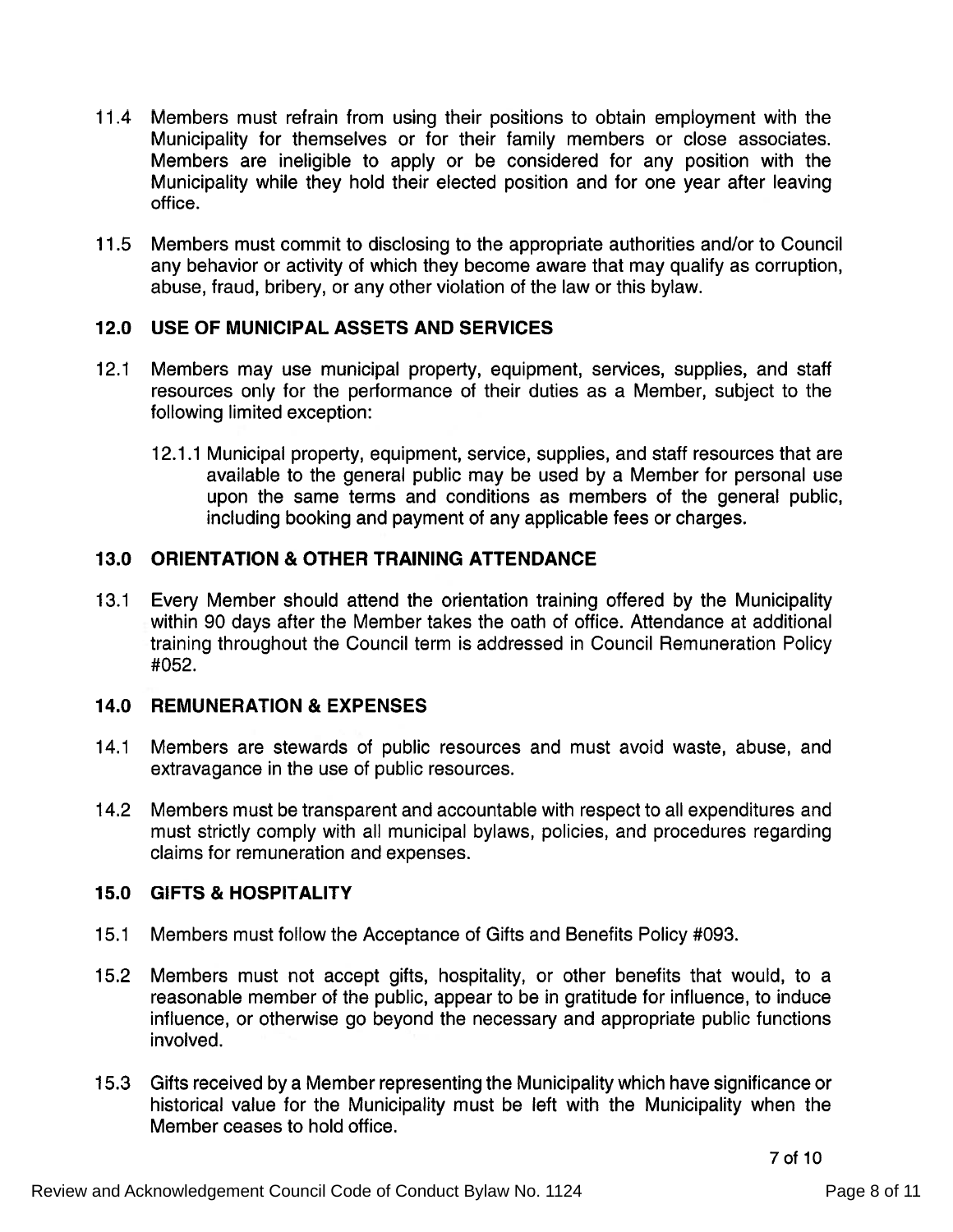## 76.0 INFORMAL COMPLAINT PROCESS

- 16.1 Any person who has identified or witnessed conduct by <sup>a</sup> Member that the person reasonably believes, in goo<sup>d</sup> faith, is in contravention of this Bylaw may address the prohibited conduct by:
	- 16.1.1 Advising the Member that the conduct violates this Bylaw and encouraging the Member to stop; and
	- 16.1.2 Requesting the Mayor to assist in an informal discussion of the alleged complaint with the Member in an attempt to resolve the issue. In the event that the Mayor is the subject of, or is implicated in <sup>a</sup> complaint, the person may reques<sup>t</sup> the assistance of the Deputy Mayor.
- <sup>1</sup> 6.2 Individuals are encourage<sup>d</sup> to pursue this informal complaint procedure as the first means of remedying conduct that they believe violates this Bylaw. However, an individual is not required to complete this informal complaint procedure prior to pursuing the formal complaint procedure outlined below.

### 17.0 FORMAL COMPLAINT PROCESS

- 17.1 Any person who has identified or witnessed conduct by <sup>a</sup> Member that the person reasonably believes, in goo<sup>d</sup> faith, is in contravention of this Bylaw may file <sup>a</sup> formal complaint in accordance with the following procedure:
	- 17.1.1 All complaints must be made in writing and must be dated and signed by an identifiable individual;
	- 17.1 .2 All complaints must be addressed to the Investigator;
	- 17.1.3 The complaint must set out reasonable and probable grounds for the allegation that the Member has contravened this Bylaw, including <sup>a</sup> detailed description of the facts, as they are known, giving rise to the allegation;
	- 17.1.4 If the facts, as reported, include the name of one or more Members who are alleged to be responsible for the breach of this Bylaw, the Member or Members concerned must receive <sup>a</sup> copy of the complaint submitted to the Investigator;
	- 17.1 .5 Upon receipt of <sup>a</sup> complaint under this Bylaw, the Investigator must review the complaint and decide whether to procee<sup>d</sup> to investigate the complaint or not. If the Investigator is of the opinion that <sup>a</sup> complaint is frivolous, vexatious, or is not made in goo<sup>d</sup> faith, or that there are no grounds or insufficient grounds for conducting an investigation, the Investigator may choose not to investigate or, if already commenced, may terminate any investigation, or may dispose of the complaint in <sup>a</sup> summary manner. In that event, the complainant and Council, if Council is not the Investigator, must be notified of the Investigator's decision;
	- 17.1.6 If the Investigator decides to investigate the complaint, the Investigator must take such steps as it may consider appropriate, which may include seeking legal advice. All proceedings of the Investigator regarding the investigation must be confidential;
	- 17.1.7 If the Investigator is not Council, the Investigator must, upon conclusion of the investigation, provide Council and the Member who is the subject of the complaint, the results of the Investigator's investigation;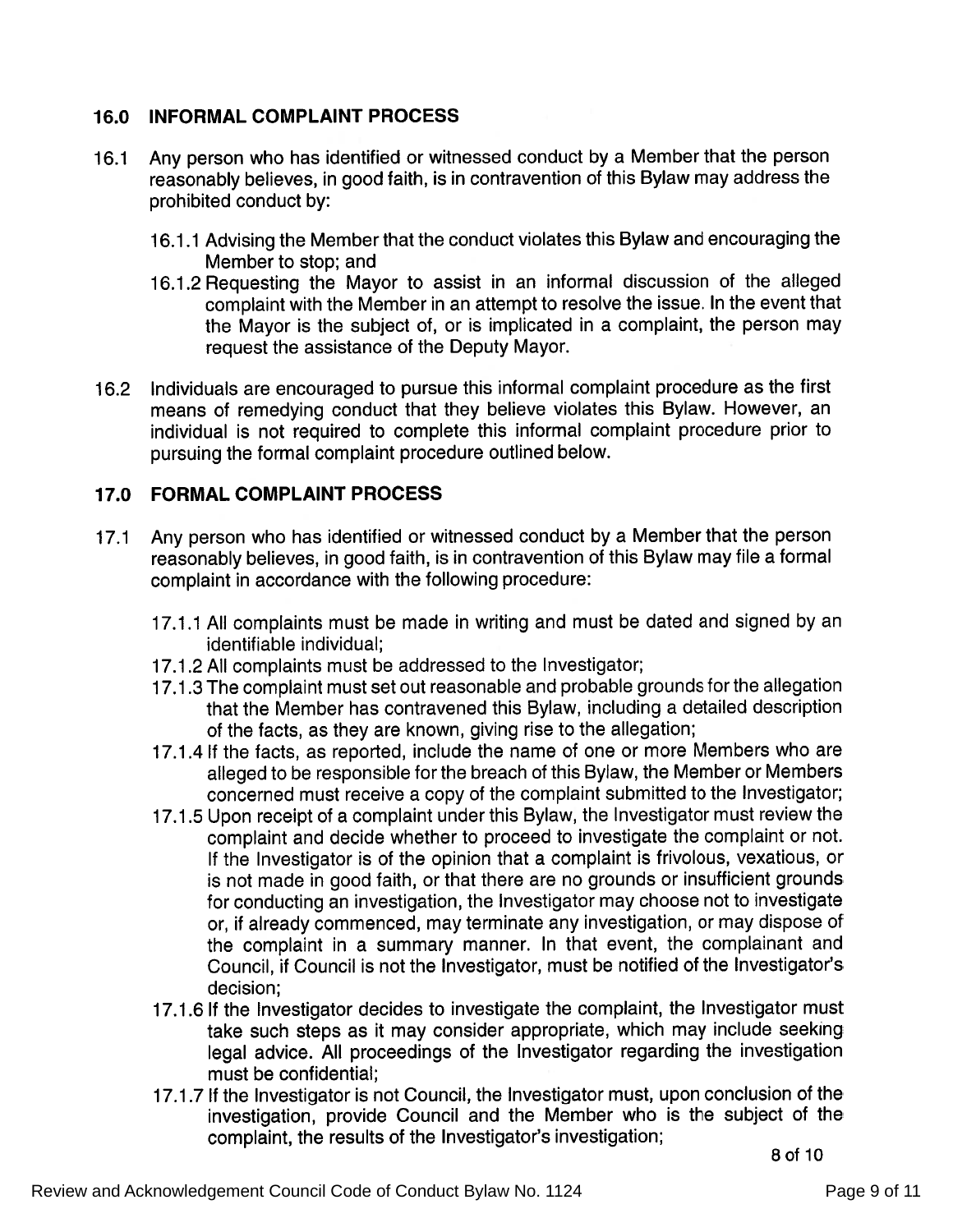- 17.1.8 <sup>A</sup> Member who is the subject of an investigation must be afforded procedural fairness, including an opportunity to respon<sup>d</sup> to the allegations before Council deliberates and makes any decision or before any sanction is imposed; and
- 17.1 .9 <sup>A</sup> Member who is the subject of an investigation is entitled to be represented by legal counsel, at the Member's sole expense.

## 18.0 COMPLIANCE AND ENFORCEMENT

- 18.1 Members must uphold the letter and the spirit and intent of this Bylaw.
- 18.2 Members are expected to cooperate in every way possible in securing compliance with the application and enforcement of this Bylaw.
- 18.3 Members must not:
	- 18.3.1 Undertake any act of reprisal or threaten reprisal against <sup>a</sup> complainant or any other person for providing relevant information to Council or to any other person; or
	- 18.3.2Obstruct Council, or any other person, in carrying out the objectives or requirements of this Bylaw.
- 18.4 Sanctions that may be imposed on <sup>a</sup> Member, by Council, upon <sup>a</sup> finding that the Member has breached this Bylaw may include:
	- 18.4.1 <sup>A</sup> letter of reprimand addressed to the Member;
	- 18.4.2 A letter requesting the Member to issue a letter of apology
	- 18.4.3 Publication of a letter of reprimand or request for apology and the Member's response;
	- 18.4.4 Suspension or removal of the appointment of <sup>a</sup> Member as the Mayor under section 150(2) of the Act;
	- 18.4.5 Suspension or removal of the appointment of <sup>a</sup> Member as the Deputy Mayor under section 152 of the Act;
	- 18.4.6 Suspension or removal of the Mayor's presiding duties under section <sup>154</sup> of the Act;
	- 18.4.7 Suspension or removal from some or all Council committees and bodies to which Council has the right to appoint Members;
	- 18.4.8 Reduction or suspension of remuneration as defined in section 275.1 of the Act corresponding to <sup>a</sup> reduction in duties, excluding allowances for attendance at Council meetings; and
	- 18.4.9Any other sanction Council deems reasonable and appropriate in the circumstances provided that the sanction does not preven<sup>t</sup> <sup>a</sup> Member from fulfilling the legislated duties of <sup>a</sup> Councillor and the sanction is not contrary to the Act.

### 19.0 REVIEW

19.1 This Bylaw must be brought forward for review at the beginning of each term of Council, when relevant legislation is amended, and at any other time that Council considers appropriate to ensure that it remains current and continues to accurately reflect the standards of ethical conduct expected of Members.